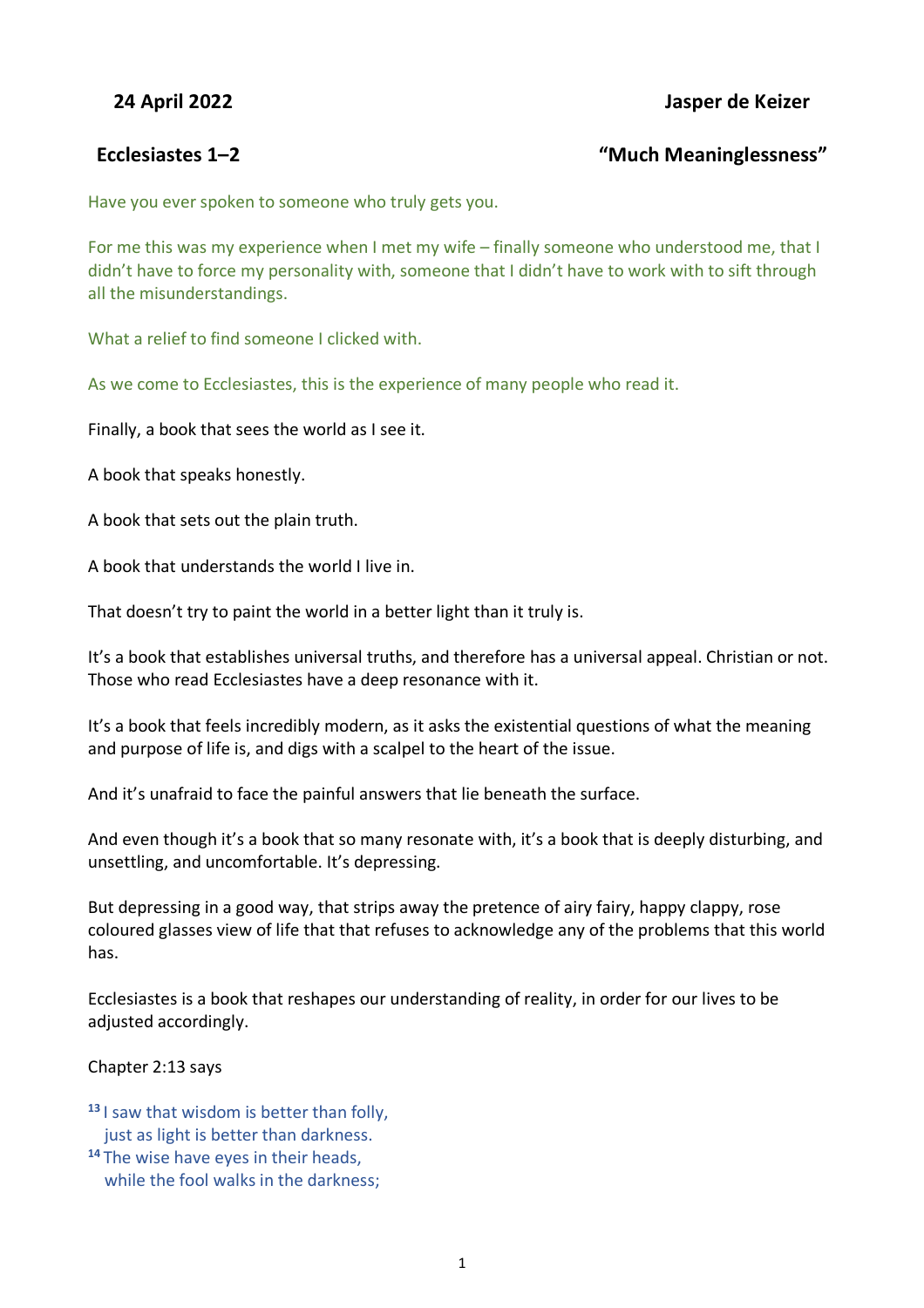This is a book that belongs to the wisdom literature of the Old Testament, to save you from living a life in the dark, a life that is pointless, a life that leads nowhere, a life without a purpose.

It's an incredibly difficult book to grapple with.

But one that saves us from throwing away our lives to things that do not matter, that are utterly meaningless.

I'm gonna pray as we turn to God's word.

## **PRAY**

We're gonna charge straight into Ecclesiastes, and as I read the first three verses I want you to hear the first point that God's word makes to us – that everything is meaningless, and the reasons it gives.

And as we do that there are important themes and pieces of context that jump out at us.

Have your Bibles open in front of you, as we begin with Ecclesiastes 1:1

The words of the Teacher, son of David, king in Jerusalem: **<sup>2</sup>**"Meaningless! Meaningless!" says the Teacher. "Utterly meaningless! Everything is meaningless." **<sup>3</sup>**What do people gain from all their labours at which they toil under the sun?

Pretty strong words right. You can feel the force of it can't you. This is not a half-baked opinion, it's about as absolute as you get.

And we know the implied answer to the question in verse 3 don't we, the answer that the text is looking for. What do people gain? Nothing.

And we're gonna work through why that is in a moment, but first, some themes and context.

The first is, who wrote Ecclesiastes?

Tradition has it that it's Solomon, which you can see from verse 1, the son of David, King in Jerusalem. Elsewhere he speaks of his unparalleled wisdom, his pursuit of pleasure and riches and architecture that all point towards Solomon.

But don't be alarmed if some people think that it's not Solomon. There's enough clues in the text that suggest it's someone else, who merely takes on the persona of Solomon in these opening chapters.

If you're really keen to talk about that I can talk more after the service if you like. But I think there's better things to chew the cud over in Ecclesiastes.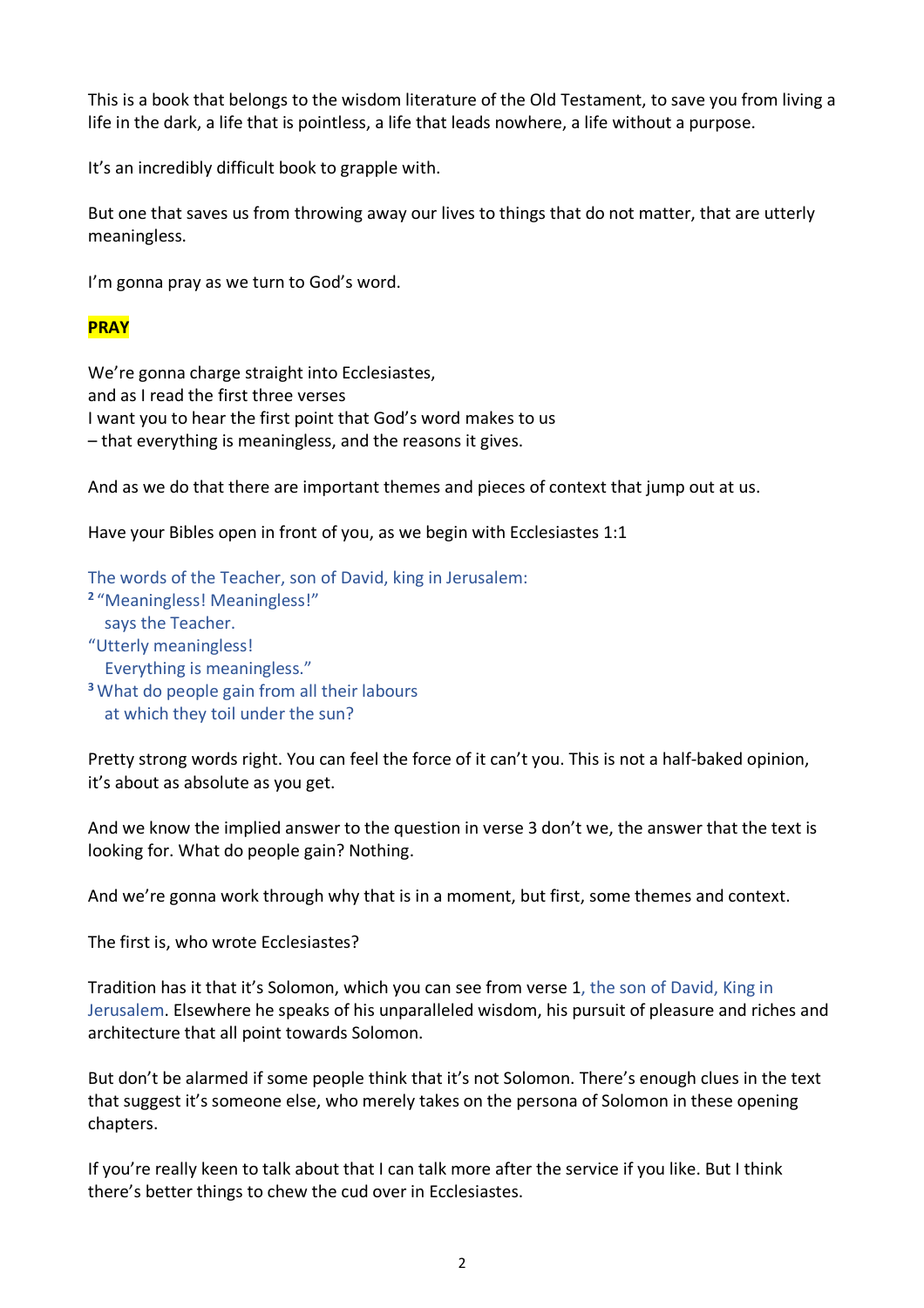From now on, whenever we speak the author of Ecclesiastes is, we'll just refer to him as the Teacher, because this is how he often refers to himself.

The second thing to pick up on by way of context is the word "meaningless", which is the translation of the Hebrew word "hebel",

it appears 38 times in the book,

four of which are in the second verse that we just read. It's a major theme of the book.

It's a word that doesn't fit easily into the English language, and that people debate the best translation of.

And the word includes the ideas of vapour, mist, vanity, etherealness, transience, something unable to be grasped.

They're all good ideas to associate with the word hebel.

But meaningless is a good translation that we shouldn't reject.

Most of the time what the teacher is communicating with "hebel" something negative, that mist and vapor don't quite capture. Not all the time, which is why it's helpful that the word has such a broad definition.

Listen to verses two and three again.

"Utterly meaningless! Everything is meaningless." **<sup>3</sup>**What do people gain from all their labours at which they toil under the sun?

Positive or negative?

I'd say negative.

Which brings us to our third piece of context.

**<sup>3</sup>**What do people gain from all their labours at which they toil under the sun?

Under the sun is another major theme in Ecclesiastes.

It's an important phrase to get right.

Does it mean under the sun, everything below heaven? Apart from God, without reference to God?

God is above the Sun, but everything under the sun is meaningless.

I think that's a stretch.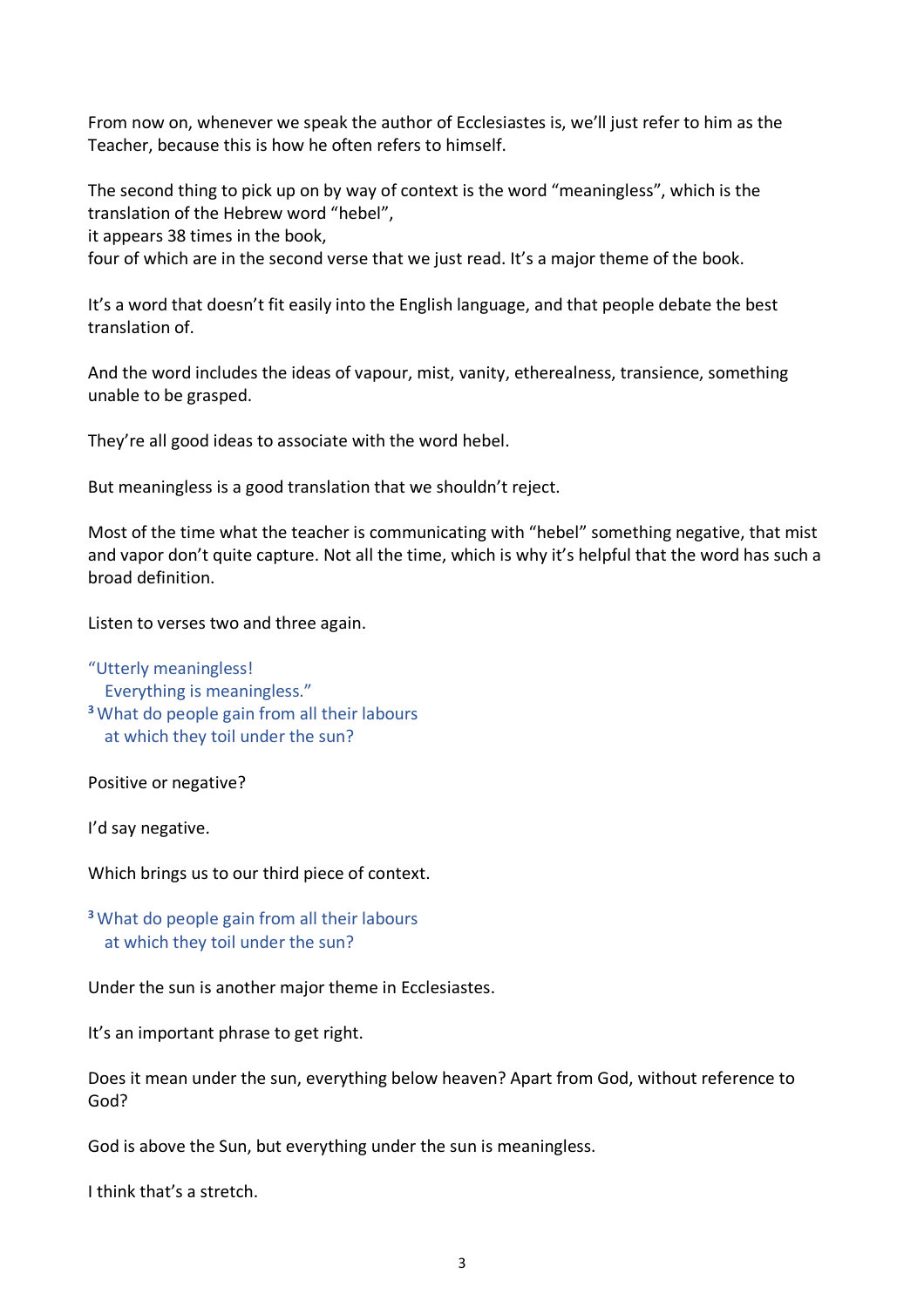Under the sun is not a reference to life apart from God and his gifts – that's not really a possibility after all.

God is intimately involved in the world under the sun, and he gives his blessings of common grace to the righteous and the wicked.

I take "under the sun", to mean "everything". The Teacher is making a universal claim that applies to everyone. Israelite or not. Jewish or not. Christian or not.

Which brings us back to the point that the first three verses make.

### **Point 1: Everything is meaningless**

We had that question hanging there in verse 3 didn't we.

# **<sup>3</sup>**What do people gain from all their labours at which they toil under the sun?

 It's a rhetorical question isn't it. The teacher is expecting the answer – "we gain nothing". Everything is meaningless, because we gain nothing.

He goes on to give three reasons why:

- Because nothing changes
- Because nothing is new
- Because everything is forgotten

**Nothing changes** – have a look from verse 4.

**<sup>4</sup>**Generations come and generations go, but the earth remains forever. **<sup>5</sup>**The sun rises and the sun sets, and hurries back to where it rises. **<sup>6</sup>**The wind blows to the south and turns to the north; round and round it goes, ever returning on its course. **<sup>7</sup>**All streams flow into the sea, yet the sea is never full. To the place the streams come from, there they return again. **<sup>8</sup>**All things are wearisome, more than one can say. The eye never has enough of seeing, nor the ear its fill of hearing.

On a cosmic scale, things never change. Baby boomers, Millennials, Gen x,y,z, they all come and go, but the Earth is still here. The sun keeps rising and setting, the wind and the water run their course.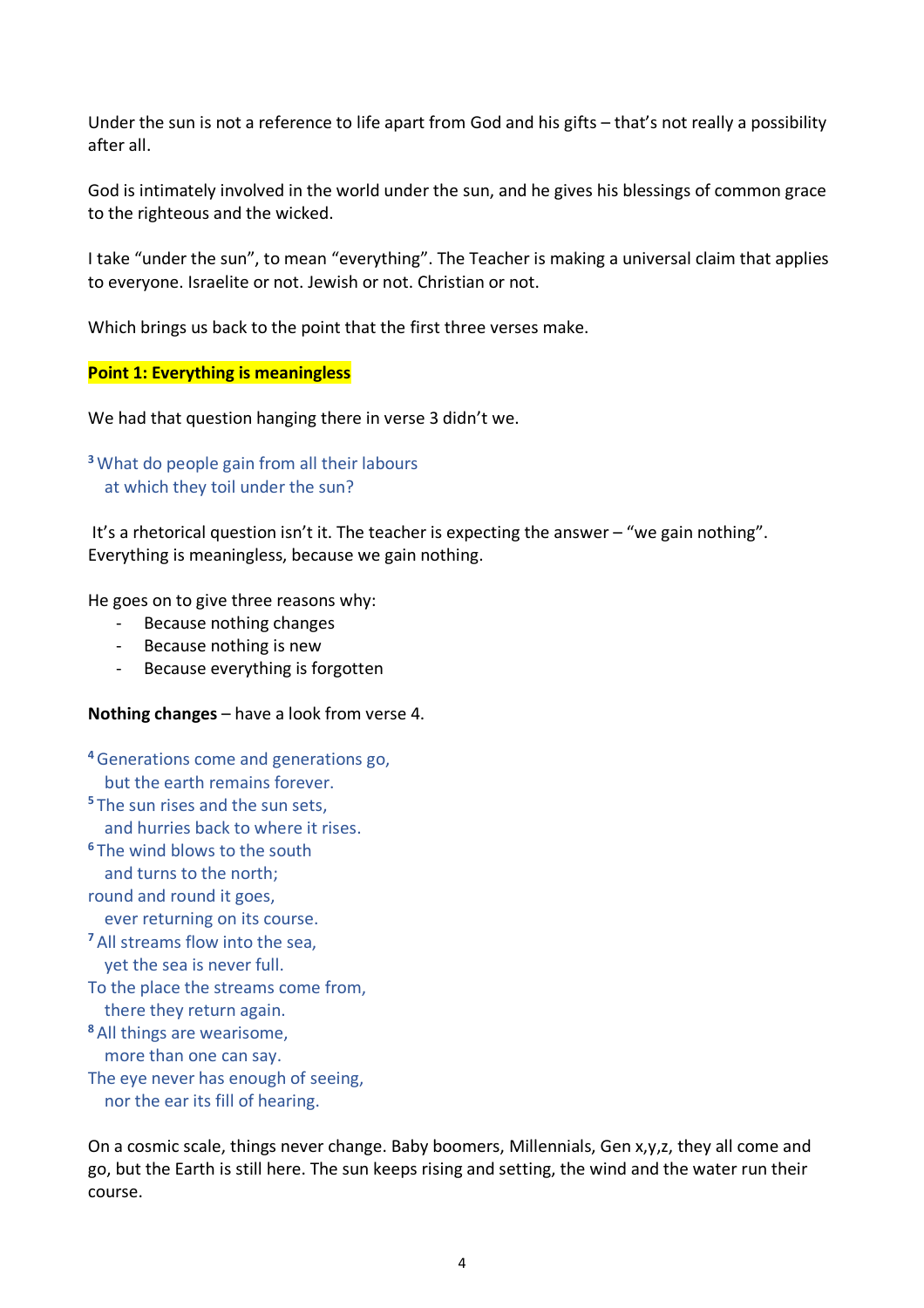On a personal scale – they eyes and ears are never filled.

I have a friend with a scratchy world map. Like lottery tickets, but a world map.

Every time he visits a country, he scratches the country to show that he's been there. I think he's nearly scratch the whole globe now.

But if you ask him if he feels like he has explored the whole world, I doubt he would say he has. I have a hard enough time exploring all of Sydney!

The eye call always see more, the ear hear more, they will never be filled up.

Our experiences are never filled up, there's always something lacking, still empty, still waiting to be fulfilled. And because that's always the case, nothing changes

**Nothing is new** – have a look from verse 9.

**<sup>9</sup>**What has been will be again, what has been done will be done again; there is nothing new under the sun. **<sup>10</sup>**Is there anything of which one can say, "Look! This is something new"? It was here already, long ago; it was here before our time.

There's nothing new, we still need to eat, drink, work, sleep, have shelter. Humans are not doing anything radically new to what they did from the very beginning.

There might be a few objections to this, but they're weak objections.

We might say, things do change, there are new things, micro evolution, humanity developing, society getting better and better.

But I'd say we all know deep down that human development and progression is a fairy tale that is becoming easier and easier to disbelieve.

The fantasy of the 20<sup>th</sup> century was utopia. We dreamed of a society that we were millimetres away from, that we could pull together in one big happy harmony.

But then, 1914, WWI. But even then, people called it the war to end all wars. Utopia, we're on the brink of utopia!

Well 1939 shattered any illusion of no war.

If we thought we were close a year ago, war in Ukraine reminds us of how naive that is, not to mention the many other hundreds of conflicts since WWII that we're just too removed from to care about.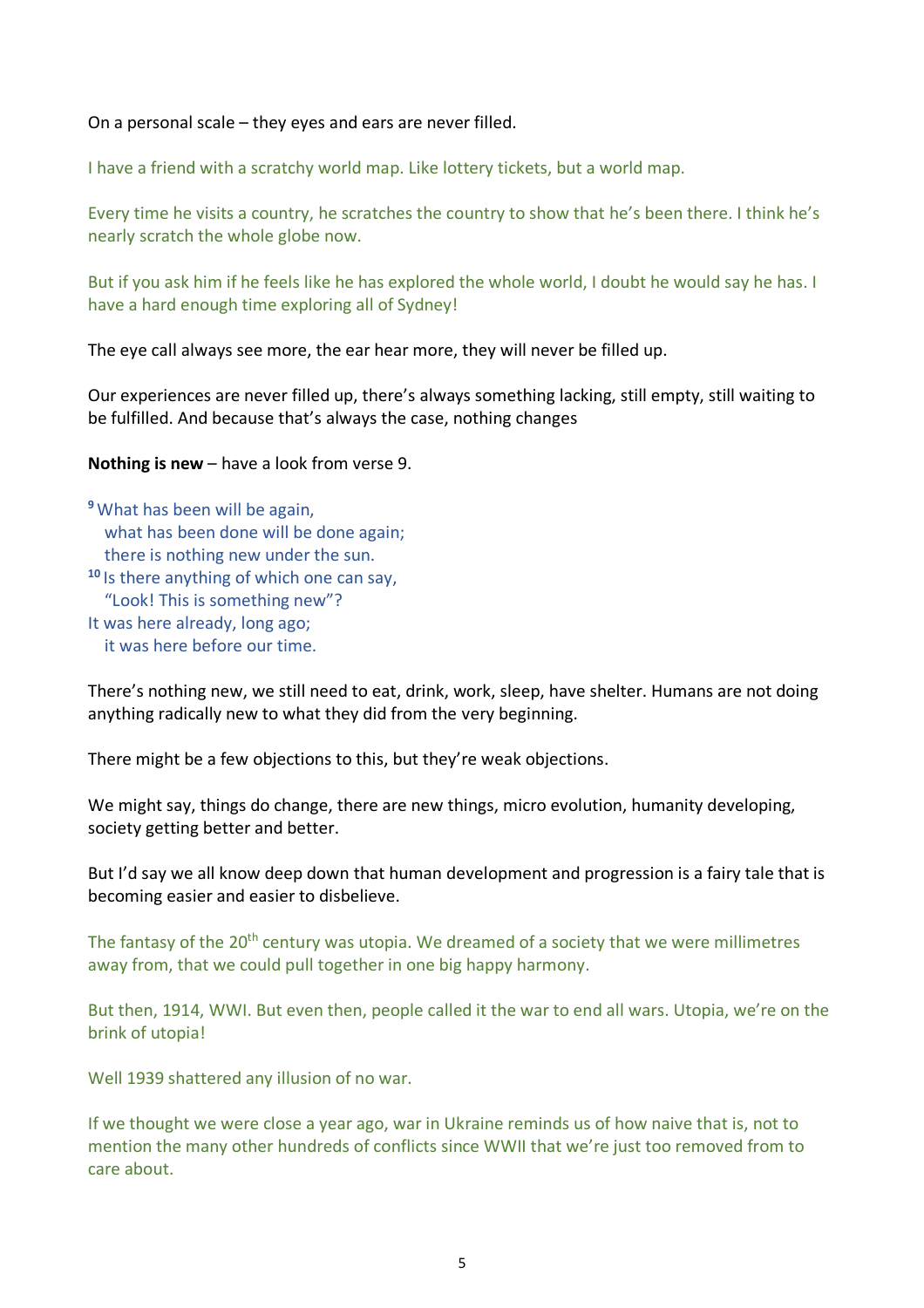It's not as though War is the only measure of change and development.

What of the riches and comfort we live in now, that our grandparents could only dream of. Hasn't society developed here?

A quick scratch of the surface finds that we may have increased our riches, but we are categorically worse off elsewhere.

We are the most medicated generation for anxiety and depression ever, and record the highest rates of suicide in history.

The adjustments we make that we think are for better end up undermining something somewhere else.

The changes in society are superficial. They're surface level. Fundamentally we haven't changed.

What if someone says "there are new things under the sun!"

We have the internet don't we? Telephones, fast food, internal combustion engine, renewable energy.

But these are all just technologies. And there were technologies back in the day. They don't really change the DNA of human existence.

We have the technology today to get rid of any trace of poverty and starvation on the entire face of the earth. But we don't. Why? Because there's nothing new under the sun. The new things that humans have don't really change human lives.

Our morality, our society, or our mortality.

Which ties to the last reason that everything is meaningless – **everything will be forgotten**

Ultimately the last vestiges of meaning are undermined by any memory of anything being scrubbed away by death – have a look from verse 11.

**<sup>11</sup>**No one remembers the former generations, and even those yet to come will not be remembered by those who follow them.

…

Maybe you could say you live on in the memories of others, but not for long, even those who hold memories of you will die.

Sure we know about Napoleon, Alexander the Great, Christopher Columbus. But do you know them? Or just know about them?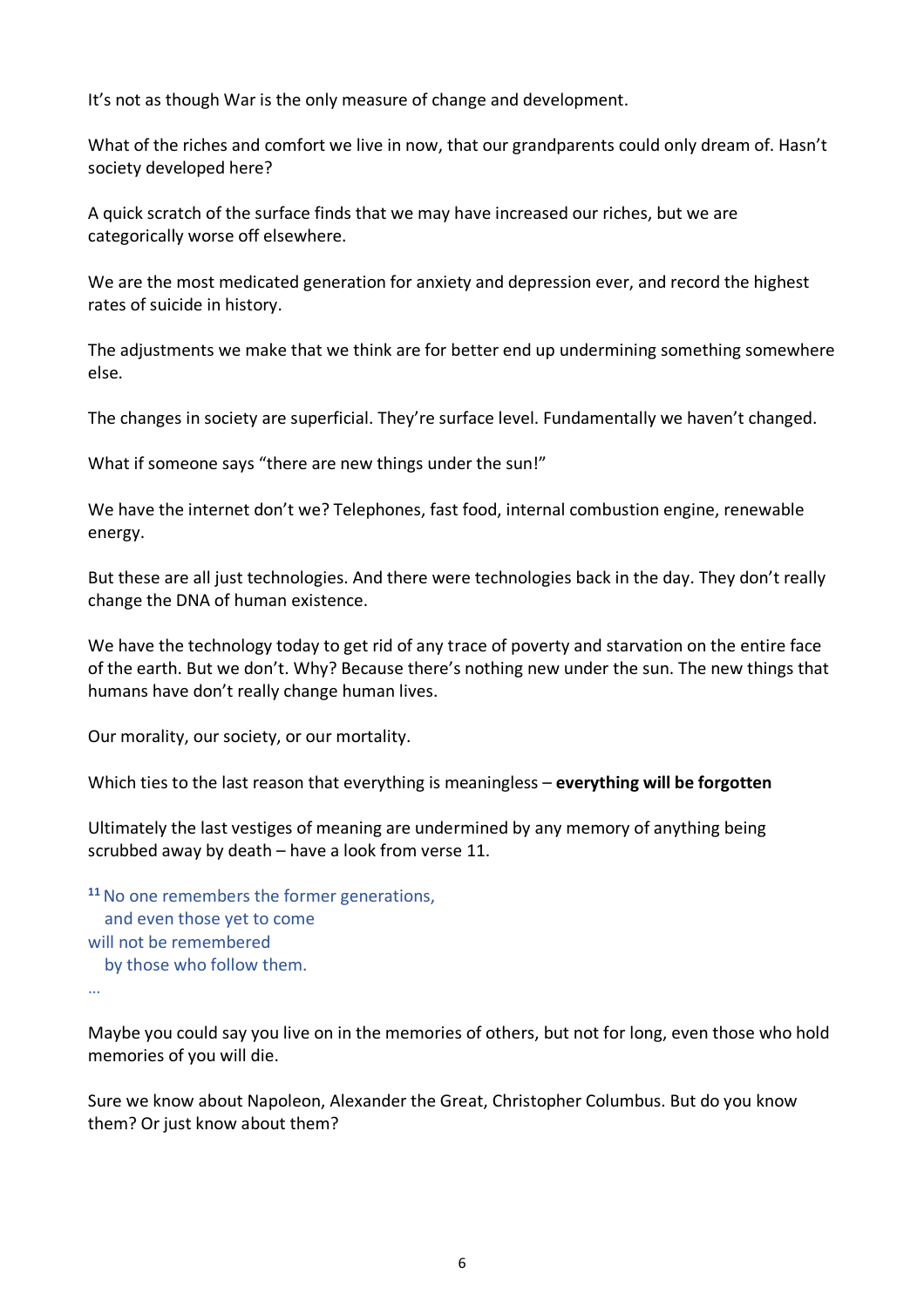There's nothing personal about our relationship to Napoleon. It's entirely based on information, and that information is often more of a reflection of the person who wrote the history, not Napoleon.

Death unravels even the memory of you.

We have a modern poet who's considered these things, listed to what he says:

Ticking away the moments that make up a dull day Fritter and waste the hours in an offhand way Kicking around on a piece of ground in your hometown Waiting for someone or something to show you the way

Tired of lying in the sunshine, staying home to watch the rain You are young and life is long, and there is time to kill today And then one day you find ten years have got behind you No one told you when to run, you missed the starting gun

And you run, and you run to catch up with the sun but it's sinking Racing around to come up behind you again The sun is the same in a relative way but you're older Shorter of breath and one day closer to death

Every year is getting shorter, never seem to find the time Plans that either come to naught or half a page of scribbled lines Hanging on in quiet desperation is the English way The time is gone, the song is over, thought I'd something more to say

It's chilling isn't it.

It's similarity to Ecclesiastes is chilling.

If you've never heard of Pink Floyd there's some educating left for you.

Turns out not even Pink Floyd is new under the sun.

Nothing changes, nothing is new.

Everything is meaningless.

How uncomfortable.

We're quick to rush to the new testament to say that everything is meaningful. Don't do it! I don't think that's quite right.

That would be a waste of reading Ecclesiastes!

There's wisdom to be gained. Which is my next point.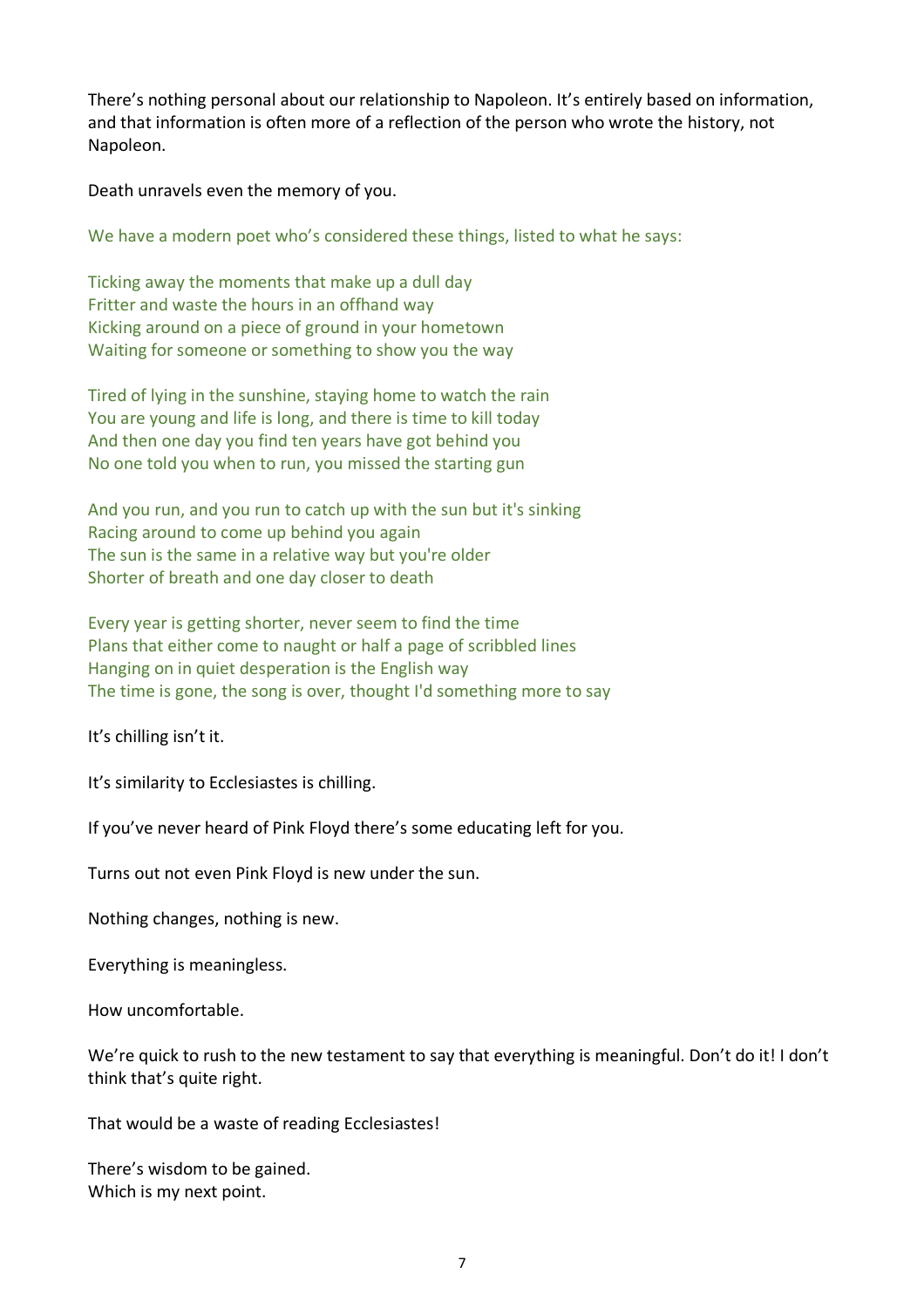#### **Point 2: There is wisdom to be gained from meaninglessness**

*The first piece of wisdom is – Freedom from fruitless endeavour.* 

Chapter 2:

I said to myself, "Come now, I will test you with pleasure to find out what is good." But that also proved to be meaningless. **<sup>2</sup>**"Laughter," I said, "is madness. And what does pleasure accomplish?" **<sup>3</sup>**I tried cheering myself with wine, and embracing folly—my mind still guiding me with wisdom. I wanted to see what was good for people to do under the heavens during the few days of their lives.

**<sup>4</sup>**I undertook great projects: I built houses for myself and planted vineyards. **<sup>5</sup>**I made gardens and parks and planted all kinds of fruit trees in them. **<sup>6</sup>**I made reservoirs to water groves of flourishing trees. **<sup>7</sup>**I bought male and female slaves and had other slaves who were born in my house. I also owned more herds and flocks than anyone in Jerusalem before me. **<sup>8</sup>**I amassed silver and gold for

myself, and the treasure of kings and provinces. I acquired male and female singers, and a harem as well—the delights of a man's heart.**<sup>9</sup>**I became greater by far than anyone in Jerusalem before me. In all this my wisdom stayed with me.

**10 I** denied myself nothing my eyes desired;

 I refused my heart no pleasure. My heart took delight in all my labour, and this was the reward for all my toil. **<sup>11</sup>**Yet when I surveyed all that my hands had done and what I had toiled to achieve, everything was meaningless, a chasing after the wind; nothing was gained under the sun.

One writer calls these chapters a great feather duster to sweep away all our illusions. All the pretences we have to find meaning.

I think it's more like a battering ram that breaks down every tower that we run to for safety from meaninglessness.

We run to pleasure, but he breaks it down. Pleasure is madness and folly.

We call this hedonism now.

A pursuit of self-indulgent pleasure seeking. I hate to break it to them, but my family is not always pleasurable. Heck, I'm not always pleasurable.

And covid iso puts it to the test. Kids can be a handful. Tempers run short.

If life was just about pleasure seeking, I wouldn't have a family. And have you noticed, that's exactly what our culture is doing at the moment. Delaying family because it's too much of an inconvenience to my lifestyle.

It doesn't matter where you run, the teacher comes after you with his battering ram.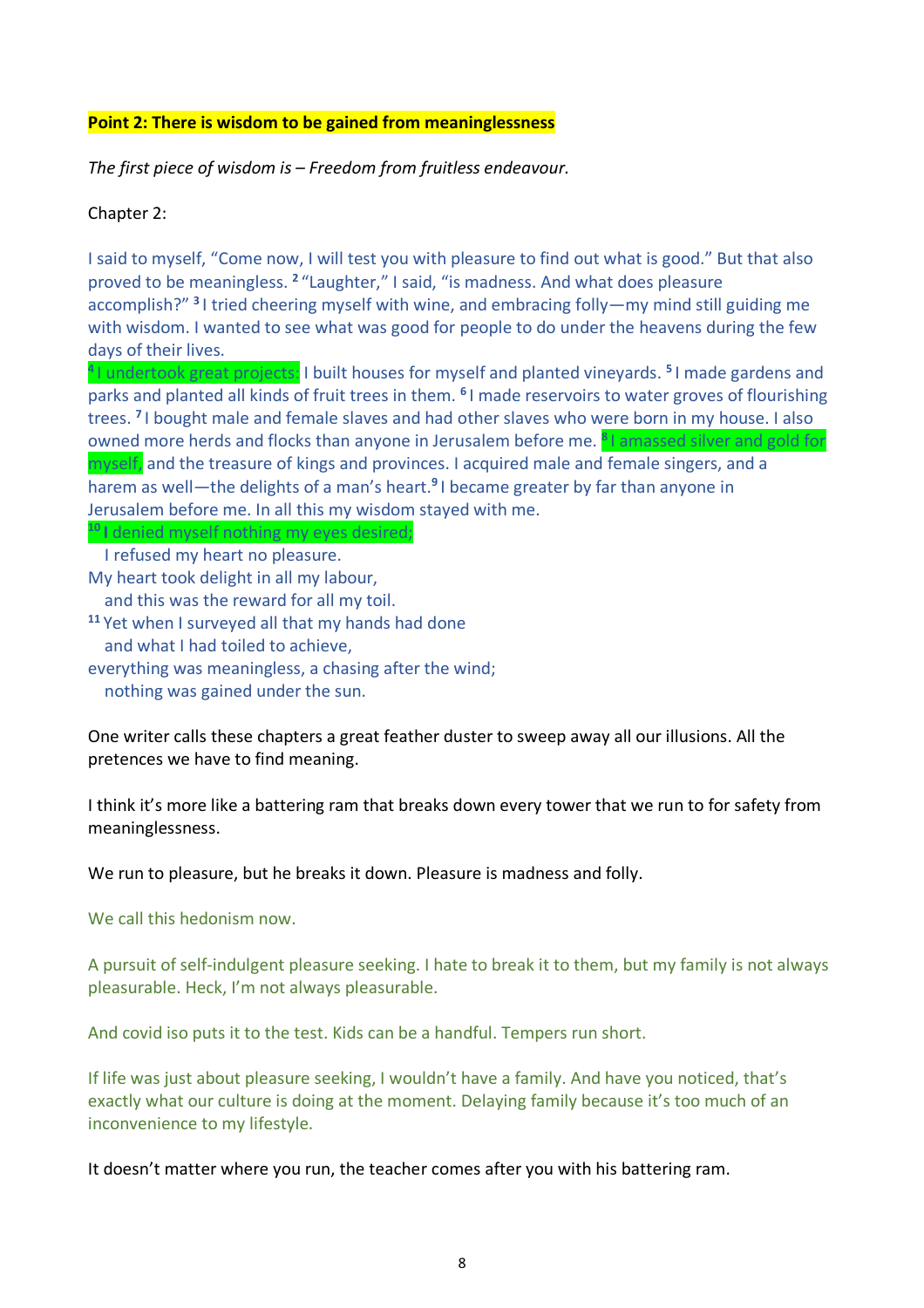He even batters down wisdom itself. In verse 15 he says

**<sup>15</sup>**Then I said to myself, "The fate of the fool will overtake me also. What then do I gain by being wise?" I said to myself, "This too is meaningless." **<sup>16</sup>**For the wise, like the fool, will not be long remembered; the days have already come when both have been forgotten. Like the fool, the wise too must die!

Not even wisdom in and of itself is meaningful. The careful, diligent, mindful, controlled person meets the same end as the reckless fool.

Pleasure, projects, wealth, and work, wisdom, he comes at them all with his battering ram and methodically works through everything under the sun, just in case we thought he doesn't really mean everything, and knocks them over,

because they're all ultimately undone by the fact of the first three verses. Nothing gained, because nothing changes, nothing is new, and everything will be forgotten. Everything is meaningless.

And he does this all not so we would learn by imitation, that we'd go try out everything for ourselves, but that we would learn from his experience.

I don't know if your dad ever said something like "the best lesson learnt is somebody else's"

That's what's happening here. The teacher is debunking the meaningfulness of everything to save us from being defined by something meaningless.

He's giving us freedom from fruitless human endeavour that would have our live chasing after these things for satisfaction and enjoyment. They will all let you down!

I'll give you three example that I think are common:

**Prestige**: Wealth, property portfolio, career, popularity.

I wonder how far you climb on the corporate/popularity ladder before you realise that the people at the top seem to have all the same problems you have, if not more, and they're still not satisfied.

**Family**: happiness, together, home.

But are families ever entirely functional?

What of the tragedy of broken homes, of parents neglecting children, children rebelling against parents, children leaving home, leaving an empty house, parents dying, or even worse, children dying.

Try telling one of these families that meaning and purpose and significance if found in family.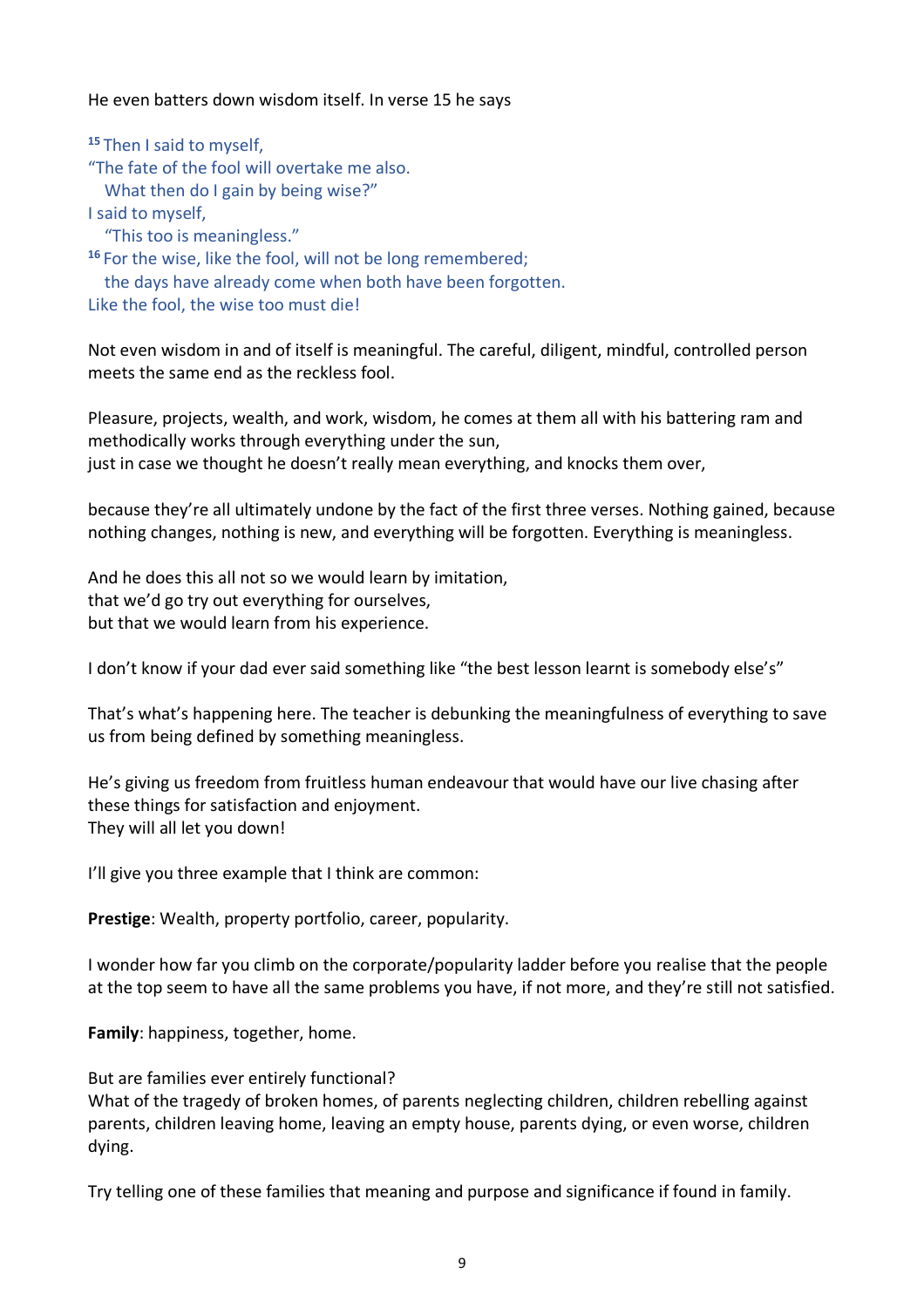**Experience**: try new things, see the world, experiment, live your best life.

I know people who've tried this… their freedom ends up looking more like slavery, as their appetite for the exotic and exciting grows and grows, but what they feel becomes duller and duller.

None of these things will satisfy. Give them up. Don't pursue them thinking they will fulfill you.

That's the first piece of wisdom: freedom from fruitless endeavour.

So what does that mean! We all just give up. Keel over, because life is meaningless?? Don't have any expectations so you'll never be let down??

No, because there is enjoyment to be had – but only when human endeavour is given up.

Which is the second piece of wisdom to be gained from meaninglessness. *Empty hands can receive the gifts from God.*

Human endeavour will be fruitless. BUT, if we release our hands from gripping so tightly on to what we think will satisfy us, we'll be able to receive the things that are from the hand of God.

**<sup>24</sup>**A person can do nothing better than to eat and drink and find satisfaction in their own toil. This too, I see, is from the hand of God, **<sup>25</sup>**for without him, who can eat or find enjoyment? **<sup>26</sup>**To the person who pleases him, God gives wisdom, knowledge and happiness, but to the sinner he gives the task of gathering and storing up wealth to hand it over to the one who pleases God.

See that important phrase at the end of verse 24? "this too I see is from the hand of God?" It's an acknowledgement that eating, drinking, satisfaction, wisdom, knowledge, happiness are all gifts from the hand of God.

And I think this speaks to a resistance we have when we hear everything is meaningless.

There's a part of us that doesn't really believe that everything is meaningless, because we can point to things in our lives that we have enjoyed, that do satisfy us, laughter is not always folly, there are moments that it's the best thing to do, as we enjoy life.

There are hobbies I have, like painting, and surfing, and roasting coffee, and playing board games, and riding my bike that I genuinely enjoy. Doesn't that mean they're not meaningless?

But have a look at how the chapter ends. Look at the last sentence.

This too is meaningless, a chasing after the wind.

Even the gifts God gives are meaningless the teacher says…

…and I take it it's because even the gifts of happiness, enjoyment, and satisfaction are just gifts, not God himself.